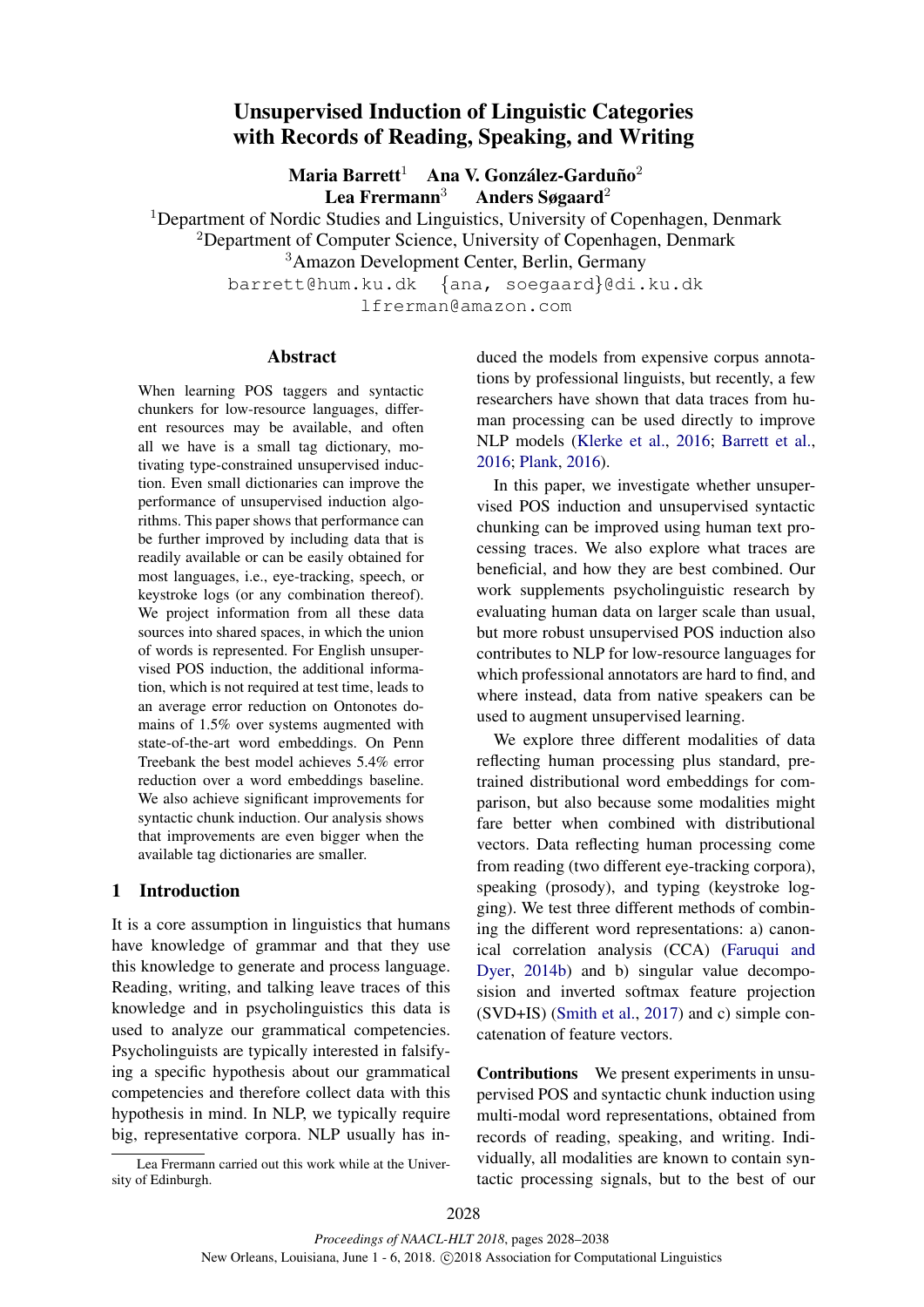knowledge, we are the first to combine them in one model. Our work extends on previous work in several respects: (a) We compare using data traces from gaze, speech, and keystrokes. (b) We consider three ways of combining such information that do not require access to data from all modalities for all words. (c) While some previous work assumed access to gaze data at test time, our models do not assume access to any modalities at test time. (d) We evaluate how much the additional information helps, depending on the size of the available tag dictionary. (e) While related work on keystrokes and prosody focused on a single feature, all our word representations are multidimensional and continuous.

## 2 Related work

Eye-tracking data reflect the eye movements during reading and provide millisecond-accurate records of the readers fixations. It is well established that the duration of the fixations reflect the processing load of the reader (Rayner, 1998). Words from closed word classes are usually fixated less often and for shorter time than words from open word classes (Rayner and Duffy, 1988). Psycholinguistics, however, is generally not interested in covering all linguistic categories, and psycholinguists typically do not study corpora, but focus instead on small suites of controlled examples in order to explore human cognition. This is in contrast with NLP. Some studies have, however, tried to bridge between psycholinguistics and NLP. Demberg and Keller (2008) found that eye movements reflected syntactic complexity . Barrett and Søgaard (2015a) and Barrett and Søgaard (2015b) have tried to–respectively–predict a full set of syntactic classes and syntactic functions across domains in supervised setups. Barrett et al. (2016), which is the work most similar to ours, used eye-tracking features from the Dundee Corpus (Kennedy et al., 2003), which has been augmented with POS tags by Barrett et al. (2015). They tried for POS induction both on tokenlevel and type-level features. They found that eyetracking features significantly improved tagging accuracy and that type-level eye-tracking features helped more than token-level. We use the same architecture as Barrett et al. (2016).

Keystroke logs also reflect the processing durations, but of writing. Pauses, burst and revisions in keystroke logs are used to investigate the cognitive process of writing (Matsuhashi, 1981; Baaijen et al., 2012). Immonen and Mäkisalo (2010) found that for English-Finnish translation and monolingual Finnish text production, predicate phrases are often preceded by short pauses, whereas adpositional phrases are more likely to be preceded by long pauses. Pauses preceding noun phrases grow with the length of the phrase. They suggest that the difference is explained by the processing of the predicate begins before the production of the clause starts, whereas noun phrases and adpositional phrases are processed during writing. Pre-word pauses from keystroke logs have been explored with respect to multi-word expressions (Goodkind and Rosenberg, 2015) and have also been used to aid shallow parsing (Plank, 2016) in a multi-task bi-LSTM setup.

Prosodic features provide knowledge about how words are pronounced (tone, duration, voice etc.). Acoustic cues have already been used to improve unsupervised chunking (Pate and Goldwater, 2011) and parsing (Pate and Goldwater, 2013). Pate and Goldwater (2011) cluster the acoustic signal and use cluster label as a discrete feature whereas Pate and Goldwater (2013) use a quantized word duration feature.

Plank (2016) and Goodkind and Rosenberg (2015) also used a single keystroke feature (keystroke pre-word pause) and the former study also discretized the feature. Our work, in contrast, uses acoustic and keystroke features as multidimensional, continuous word representations.

# 3 Modalities

In our experiments, we begin with five sets of word representations: prosody, keystroke, gaze as recorded in the GECO corpus, gaze as recorded in the Dundee corpus, as well as standard, text-based word embeddings from eigenwords. See below for details and references. All modalities except the pre-trained word embeddings reflect human processing of language. For all modalities, we use type-level-averaged features of lower-cased word types.

The choice of using type-averaged features is motivated by Barrett et al. (2016), who tried both token-level and type-averaged eye-tracking features for POS induction and found that typelevel gaze features worked better than token-level. Type-averaged features also have the advantage of not relying on access to the auxillary data at test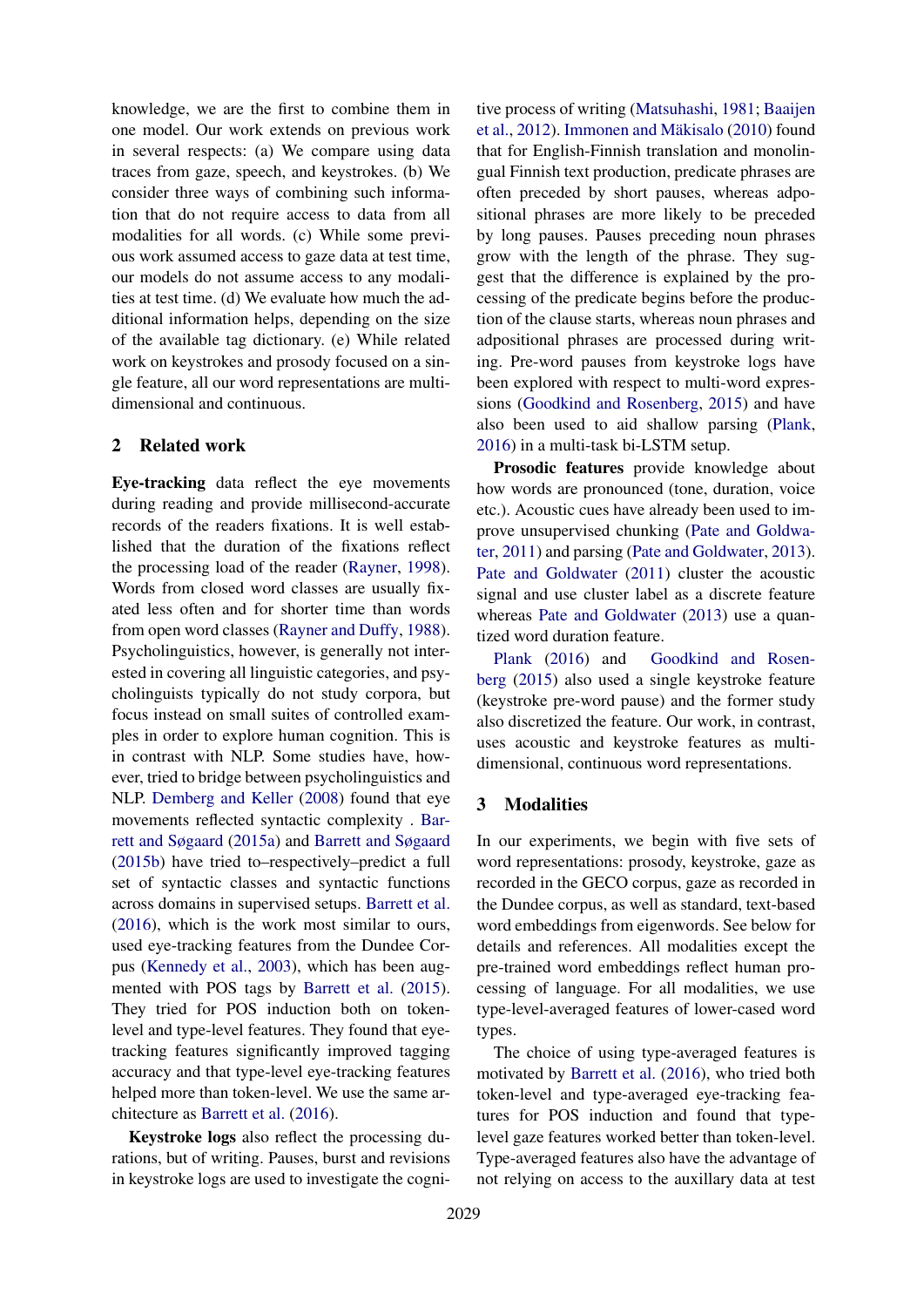

Figure 1: The percentage of overlapping word types for pairs of modalities. Overlapping words are used for projecting word representations into a shared space. Read column-wise. E.g. when combining eigenwords and prosody, only 1.2% of the 46973 eigenvector word types are overlapping (bottom left), and 97.8% of the 598 prosody word types are overlapping (top right).

time. Type-level averages are simply looked up in an embedding file for all previously seen words. On the other hand, type-level features obviously do not represent ambiguities, e.g., *beat* as a verb and a noun separately. All our features, except logtransformed word frequencies were normalized.

We run unsupervised induction experiments for all  $(2^5 - 1 = 31)$  combinations of our five data sources on the development sets to determine which data types contribute to the task. We consider three different ways of combining modalities, two of which learn a projection into a shared space using word overlap as supervision, and one simply concatenates the embedding spaces. The combination methods are further described in §4.

We list the number of word types per modality and percentage of pair-wise overlapping words in Figure 1. We only use existing data from native speaking participants, for reproducibility and in order not to get learner effects ie. biases introduced by non-native speakers. §3.2-3.5 describe each modality in detail, and how we compute the word representations. §3.1 describes a set of basic features used in all of our experiments.

## 3.1 Basic features

Like Li et al. (2012), we append a small set of basic features to all our feature sets: features relating to orthography such as capitalization, digits and suffix. Furthermore we append log word frequency and word length. Word frequencies per million are

| Modality    | n found pairs | Weigh. av. cor. |
|-------------|---------------|-----------------|
| Prosody     | 31            | 0.369           |
| Keystroke   | 1082          | 0.060           |
| <b>GECO</b> | 2449          | $-0.030$        |
| Dundee      | 4066          | $-0.035$        |
| Eigenwords  | 9828          | 0.197           |

Table 1: Results on word association norms from wordvectors.org Correlation weighted by number of found pairs per word embedding type.

obtained from British National corpus (BNC) frequency lists (Kilgarriff, 1995). Word length and word frequency explain around 70% of the variance in the eye movement (Carpenter and Just, 1983) and are therefore also important for estimating the impact of gaze features beyond such information. Plank (2016) used keystroke features for shallow chunking and did not find any benefit of normalizing word length by pre-word pause before typing each word, but Goodkind and Rosenberg (2015) did find a strong logarithmic relationship between word length and pre-word pause as well as between word frequency and pre-word pause.

## 3.2 Dundee and GECO eye-tracking corpora

We use two different eye-tracking corpora. The GECO corpus (Cop et al., 2017) and the Dundee Corpus (Kennedy et al., 2003) are the two largest eye movement corpora with respect to word count. We use the native English part of the GECO corpus and the English part of the Dundee Corpus. The GECO corpus is publicly available<sup>1</sup> and the Dundee Corpus is available for research purposes.

Participants and data The Dundee Corpus is described in Kennedy and Pynte (2005). The Dundee Corpus consists of the eye movements of 10 readers as they read the same 20 newspaper articles. For GECO, all 14 participants in the native English part read a full Agatha Christie novel. Both corpora contain  $> 50.000$  words per reader. All participants for both corpora are adult, native speakers of English and skilled readers.

Self-paced reading Both eye-tracking corpora reflect natural reading by making the reading selfpaced and using naturally-occurring, contextualized text.

<sup>1</sup>http://expsy.ugent.be/downloads/geco/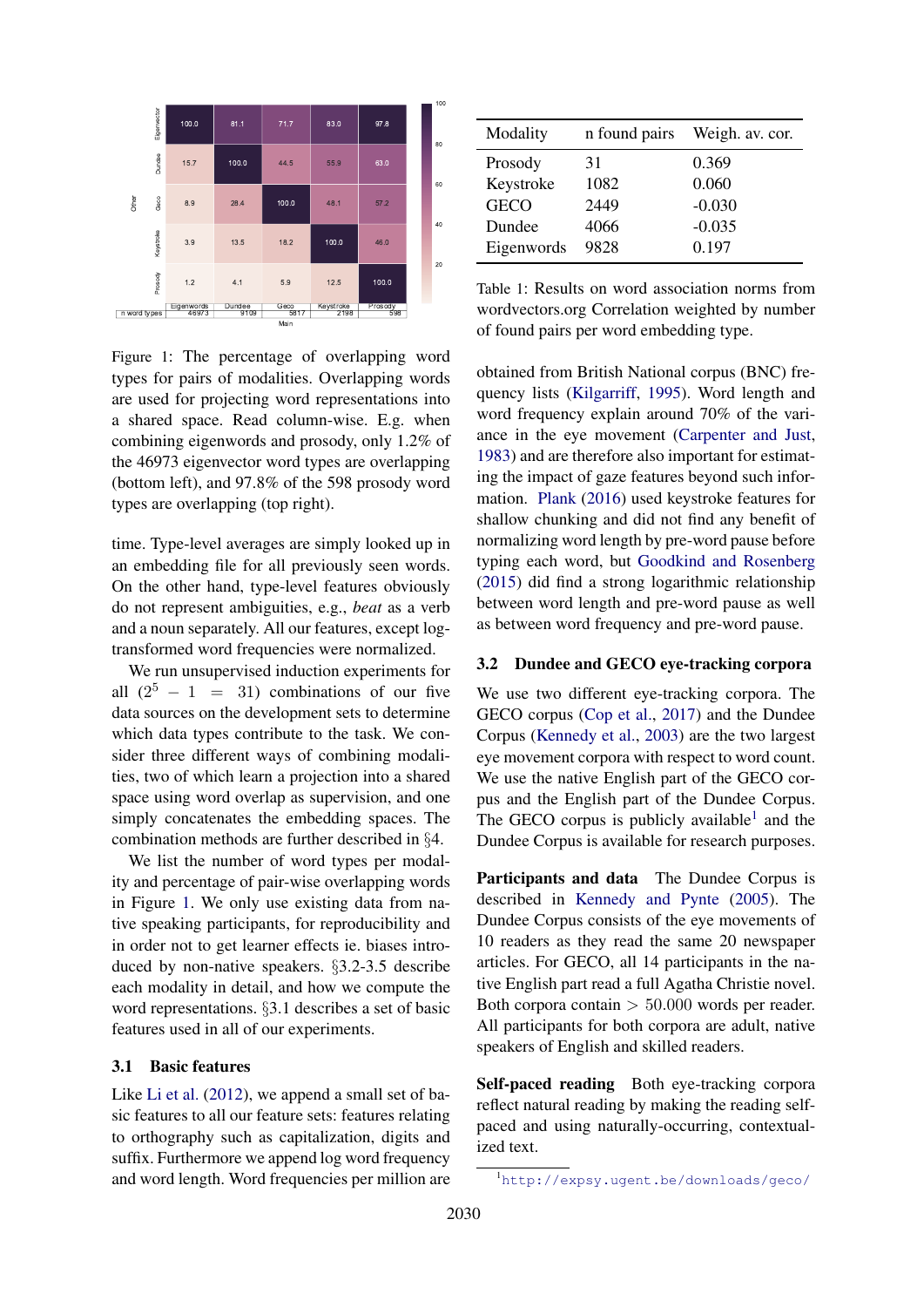Features Eye movements–like most features reflecting human processing–are very susceptible to experiment-specific effects e.g. instructions and order effects such as fatigue. Furthermore, the GECO corpus has a slightly different eye movement feature set than what we have for the Dundee corpus. Therefore we treat the two eye movement corpora as two individual modalities in order to assess their individual contributions. GECO has 34 features reflecting word-based processing. Dundee has 30 word-based features that were extracted from the raw data and previously used for POS induction by Barrett et al. (2016). For GECO, we use the features that are already extracted by the authors of the corpus. Both corpora include five word-based features e.g., first fixation duration (which is a measure said to reflect early syntactic and semantic integration), total fixation time and fixation probability. The Dundee Corpus has more features concerning the context words whereas GECO has pupil size and many features distinguishing the different passes over a word.

## 3.3 Prosody

The prosody features are described in detail in Frermann and Frank (2017) and are freely available.<sup>2</sup> They are derived from the Brent (Brent and Siskind, 2001) and Providence (Demuth et al., 2006) portions of the CHILDES corpus (MacWhinney, 2000), comprising longitudinal datasets of raw speech directed to 22 children, and its transcription. Word-level speech-text alignments were obtained automatically using forced alignment. For each token-level audio snippet, a set of 88 prosody features was extracted based on a previously established feature set (Eyben et al., 2016), including standard features derived from F0–F3 formants, spectral shape and rhythm features, intensity and MFCC features among others. Type-level prosody features were obtained as averaged token-level features for each word type.

## 3.4 Keystroke features

We extracted keystroke features from the publicly available data from Killourhy and Maxion (2012). This data contains key hold times and pauses of all key presses of 20 subjects as they completed transcription and free composition tasks. We only used data from the free composition part. A pause is defined by the authors as the duration from keydown

<sup>2</sup>https://github.com/ColiLea/prosodyAOA

to keydown. The free composition data consists of a total of 14890 typed words and 2198 word types.

For each word, we extracted the following features: (i) average key hold duration of all characters associated with producing the word, (ii) preword pause, (iii) hold duration of space key before word, (iv) pause length of space key press pause before word, and (v) ratio of keypresses used in the word production to length of the final word. For each word, we also included these five features for up to 3 words before. In total, we have  $5 * 4 = 20$  keystroke features. We use lower-cased word type averages, as with the other modalities.

#### 3.5 Eigenwords

Eigenwords are standard, pre-trained word embeddings, induced using spectral-learning techniques (Dhillon et al., 2015). We used the 30 dimensional, pre-trained eigenvectors.<sup>3</sup>

## 3.6 Preliminary evaluation

Our application of these word representations and their combinations is unsupervised POS and syntactic chunk induction, but before presenting our projection methods in §4 and our experiments in §5, we present a preliminary evaluation of the different modalities using word association norms.

Table 1 shows the weighted correlation between cosine distances in the representations and the human ratings in the word association norm datasets available at wordvectors.org (Faruqui and Dyer, 2014a). Eigenwords, not surprisingly, correlates better than the representation based on processing data – with the exception of prosody. The correlation with prosody is non-significant, however, because of the small sample size.

## 4 Combining datasets

We now have word representations from different, complementary modalities, with very different coverages, but all including a small overlap. We assume that the different modalities contain complementary human text processing traces because they reflect different cognitive processes, which motivates us to combine these different sources of information. Our assumption is confirmed in the evaluation. The fact that we have very low coverage for some modalities, and the

 $3$ http://www.cis.upenn.edu/~ungar/ eigenwords/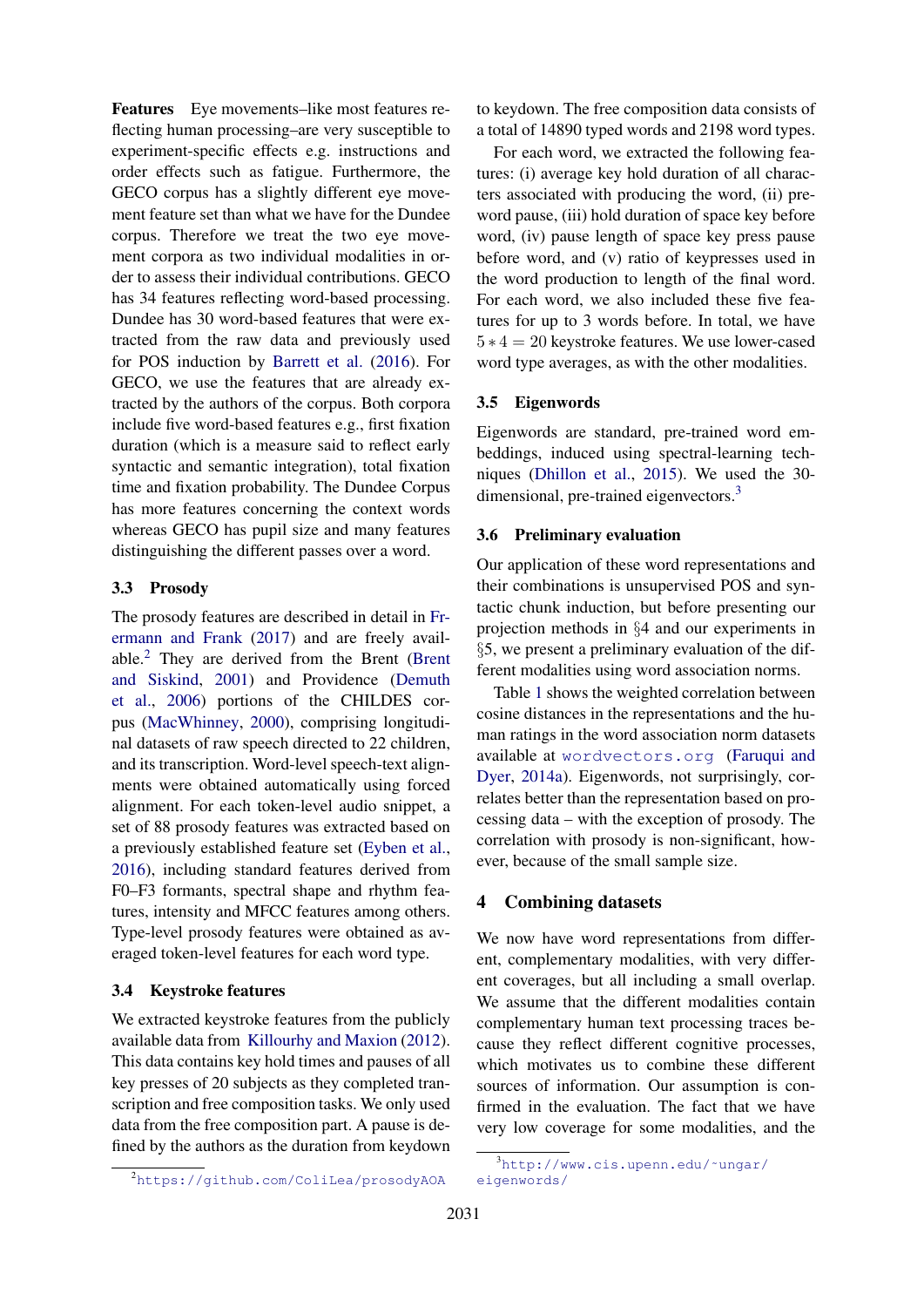fact that we have an overlap between all our vocabularies, specifically motivates an approach, in which we use the intersection of word types to learn a projection from two or more of these modalities into a shared space. Obviously, we can also simply concatenate our representations, but because of the low coverage of some modalities and because co-projecting modalities has some regularization effect, we hypothesize that it is better to learn a projection into a shared space. This hypothesis is verified by the results in §6.

## 4.1 Concatenating modalities

The simplest way of combining the modalities is concatenating the corresponding vectors for each word. The different modalities have different dimensionalities, so we would need to perform dimensionality reduction to sum or average vectors, and the non-overlapping words don't allow for e.g. taking the outer product, so we simply concatenate the vectors instead. We use 0 for missing values.

## 4.2 CCA

§4.2 and §4.3 describe two different projection methods for projecting the representations in the different modalities into a shared space. We use the intersection of the lower-cased vocabulary for the alignment, i.e., as a supervision signal. For example, if the words *man*, *dog* and *speak* exist in both eigenword and keystroke data, from these 2 x 3 vectors, CCA estimate the transformation for the vectors for *house*, *cat* and *boy*, which (in this example) only exists in the keystroke data.

Canonical Correlation Analysis (CCA), as originally proposed by Hotelling (1936), is a method of finding the optimum linear combination between two sets of variables, so the set of variables are transformed onto a projected space while the correlation is maximized. We use the implementation of Faruqui and Dyer (2014b) made for creating bilingual embeddings. We use modalities instead of languages. The size of the projected space is smaller than or equal to the original dimension.

We incrementally combine modalities and project them to new, shared spaces using the intersection of the lower-cased vocabulary. We add them by the order of word type count starting with the modality with most word types. For the first projection only, we reduce the size of the projected space. We set the ratio of the first projected space (only two modalities) to 0.6 based on POS induction results on development data using the setup described in §5.

## 4.3 SVD and Inverted Softmax

As an alternative to CCA, but closely related, we also use a projection method proposed and implemented by Smith et al. (2017), which uses singular value decomposition and inverted softmax (SVD+IS). This method uses a reference space, rather than projecting all modalities into a new space. Smith et al. (2017) apply SVD+IS to obtain an orthogonal transformation matrix that maps the source language into the target language. In addition, in order to estimate their confidence on the predicted target, they use an inverted softmax function for determining the probability that a target word translates back into a source word.

Like for CCA, we incrementally project datasets onto each other starting with the most word-type rich modality. We use the highest dimensionality of any of our representations (88 dimensions).

# 5 Experiments

This section presents our POS and syntactic chunk induction experiments. We present the datasets we used in our experiments, the sequence tagging architecture, based on second-order hidden Markov models, as well as the dictionary we used to constrain inference at training and test time.

#### 5.1 Data

For unsupervised POS induction, we use Ontonotes 5.0 (Weischedel et al., 2013) for training, development and test. We set all hyperparameters on the newswire (NW) domain, optimizing performance on the development set. Size of the development set is 154,146 tokens. We run individual experiments on each of the seven domains, with these hyper-parameters, reporting performance on the relevant test set. The domains are broadcast conversation (BC), broadcast news (BN), magazines (MZ), newswire (NW), the Bible (PT), telephone conversations (TC), and weblogs (WB). We also train and test unsupervised POS induction on the CoNLL 2007 (Nivre et al., 2007) splits of the Penn Treebank (Marcus et al., 1993) using the hyper-parameter settings from Ontonotes. We mapped all POS labels to Google's coarse-grained, universal POS tagset (Petrov et al., 2012). For model selection, we select based both on best results on Ontonotes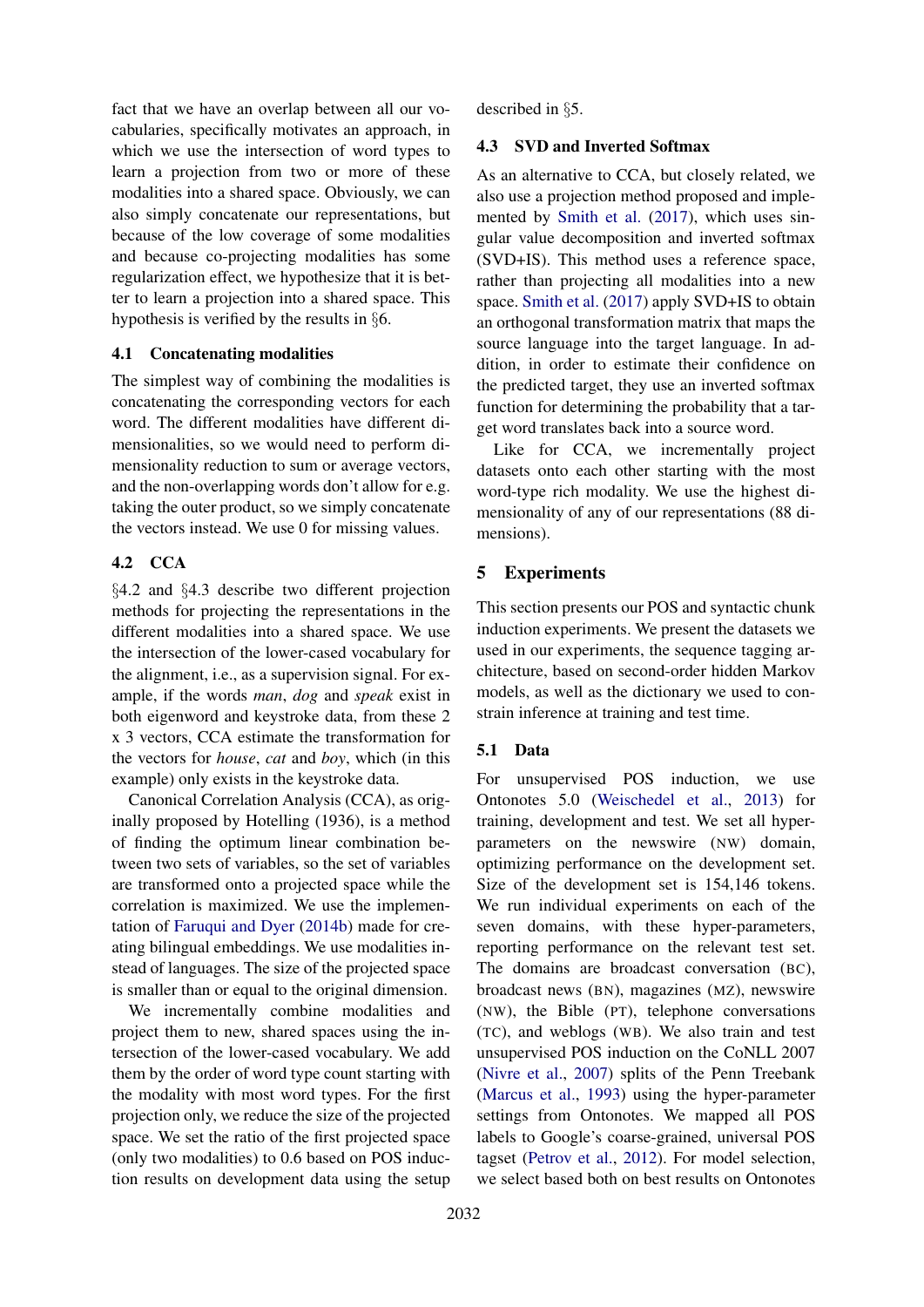| <b>Rules</b>     |               |                   |  |  |  |
|------------------|---------------|-------------------|--|--|--|
| DET              |               | NP                |  |  |  |
| VERB             |               | VP                |  |  |  |
| NOUN PRONOUN NUM | $\rightarrow$ | NP                |  |  |  |
|                  | $\rightarrow$ | $\mathcal{L}$     |  |  |  |
| ADJ              |               | NP ADJP           |  |  |  |
| ADV              | $\rightarrow$ | NP VP ADVP AD     |  |  |  |
| <b>PRT</b>       | $\rightarrow$ | NP PRT            |  |  |  |
| <b>CONJ</b>      |               | $O\vert NP$       |  |  |  |
| ADP              |               | <b>PP VP SBAR</b> |  |  |  |

Table 2: Heuristics for expanding our POS dictionary to chunks

NW development as well as Penn Treebank development sets.

For syntactic chunk induction, we use the bracketing data from Penn Treebank with the standard splits for syntactic chunking. We tune hyperparameters for chunking on the development set and select best models based on the development result.

## 5.2 Model

We used a modification of the implementation of a type-constrained, second-order hidden Markov model with maximum entropy emissions from Li et al. (2012) (SHMM-ME). It is a second-order version of the first order maximum entropy HMM presented in (Berg-Kirkpatrick et al., 2010) with the important addition that it is constrained by a crowd-sourced tag dictionary (Wiktionary). This means that for all words in the Wiktionary, the model is only allowed to predict one of the tags listed for it in Wiktionary

The same model was used in Barrett et al. (2016) to improve unsupervised POS inducing using gaze data from the Dundee Corpus, and in Bingel et al. (2016) to augment an unsupervised POS tagger with features from fMRI recordings.

The number of EM iterations used for inducing our taggers was tuned using eigenvector embeddings on the development data, considering values 1..50. PoS performance peaked at iterations 30 and 31. We use 30 in all our POS experiments. For syntactic chunking, we use 48 iterations, which led to the best performance on the PTB development data using only eigenword embeddings.

#### 5.3 Wiktionary

The Wiktionary constrains the predicted tags in our model. The better the Wiktionary, the better the predictions.

For POS-tagging we used the same Wiktionary

| Feature set              | TA       |
|--------------------------|----------|
| No embeddings            | 60.32    |
| Eigenwords               | 59.26    |
| Best combined models     |          |
| <b>CCA Dun_GECO_Pros</b> | $63.33*$ |
| SVD+IS GECO_Key_Pros     | $62.91*$ |
| Concat Eig_GECO_Key      | 61.16    |

Table 3: Chunk tagging accuracy. Best models from CCA, SVD+IS and concatenation. Model section on development set.  $p < .001$  Mcnemar mid-*p* test when comparing to no embeddings.  $\dagger$  $p < .001$  Mcnemar mid-p test when comparing to Eigenwords.)

dump<sup>4</sup> that Li et al. (2012) used in their original experiments. The Wiktionary dump associated word types with Google's universal parts-ofspeech labels.

For chunking, Wiktionary does not provide direct information about the possible labels of words. We instead apply simple heuristics to relate POS information to syntactic chunking labels. Since we already know the relation between words and POS labels from Wiktionary, we can compute the transitive closure in order to obtain a dictionary relating words with syntactic chunking labels. We present the heuristics in Table 2.

Note that the rules are rather simple. We do not claim this is the best possible mapping. We are relying on these simple heuristics only to show that it is possible to learn syntactic chunkers in an unsupervised fashion by relying on a combination of features from different modalities and a standard, crowd-sourced dictionary.

#### 6 Results

All our POS tagging accuracies can be seen in Table 4. Our first observation is that human processing data helps unsupervised POS induction. In fact, the models augmented with processing data are *consistently* better than the baseline without vector representations, as well as better than only using distributional word embeddings.

Generally, CCA seems to find the best projection into a common space for system combinations. For Penn Treebank, the CCA-aligned model is the best and this result is significant ( $p \leq$ 

<sup>4</sup> https://code.google.com/archive/p/wikily-supervisedpos-tagger/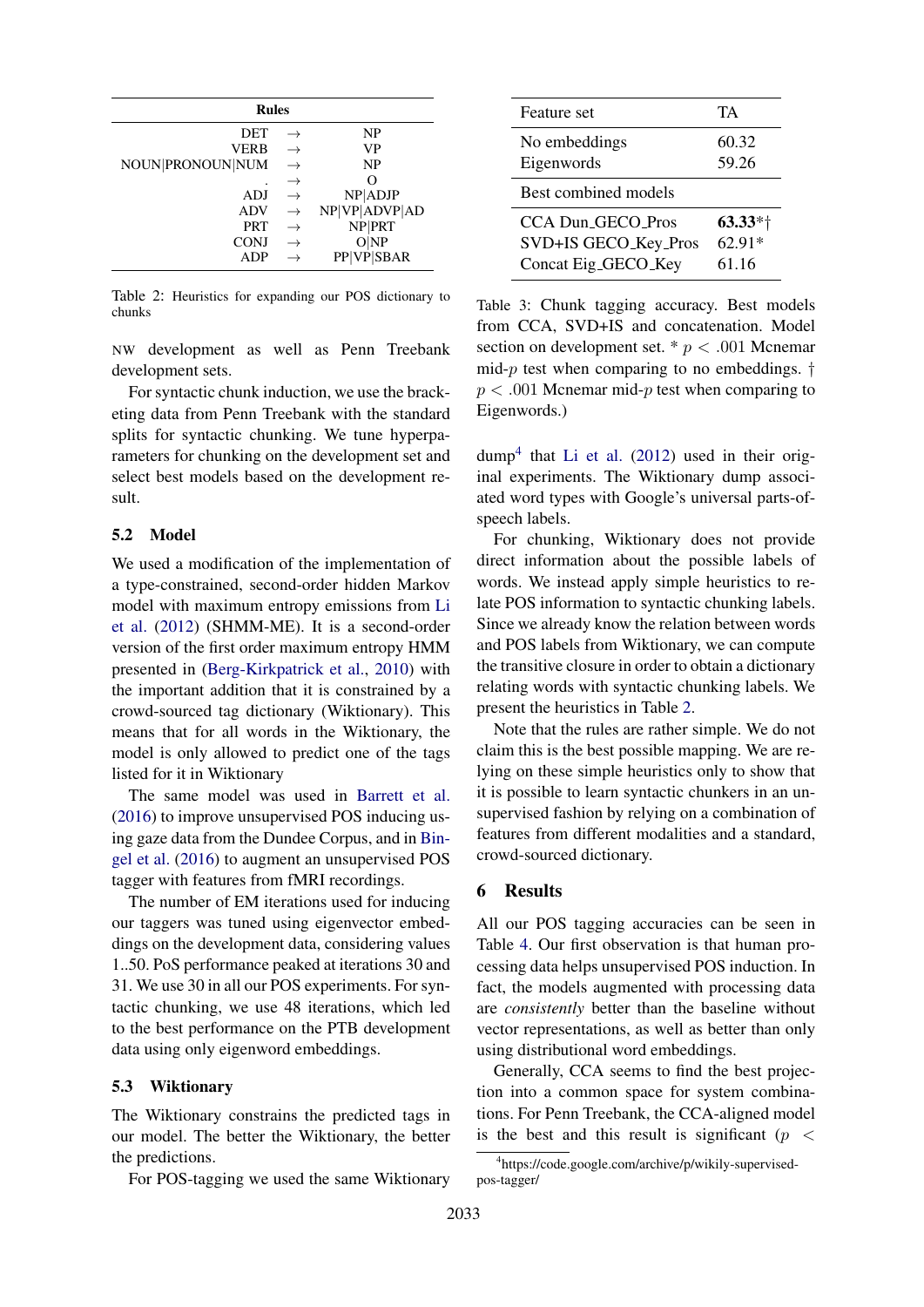|                                 | <b>Ontonotes</b>      |           |                      | <b>PTB</b>            |       |        |                       |                   |
|---------------------------------|-----------------------|-----------|----------------------|-----------------------|-------|--------|-----------------------|-------------------|
| Feature set                     | BC                    | <b>BN</b> | MZ                   | NW                    | PT    | TC     | WB                    | avg               |
| No embeddings                   | 83.1                  | 84.41     | 85.32                | 84.94                 | 85.14 | 77.8   | 85.93                 | 82.83<br>83.81    |
| Eigenwords                      | 83.16                 | 84.68*    | 85.48                | 85.07                 | 85.31 | 78.07  | 85.88                 | 83.38*<br>83.95   |
| <b>Best Ontonotes NW models</b> |                       |           |                      |                       |       |        |                       |                   |
| CCA Eig_Dun                     | $83.45*$ <sup>+</sup> | 84.99*    | 85.79*               | $85.38*$ <sup>+</sup> | 85.2  | 77.99  | $86.38*$ <sup>+</sup> | 84.17<br>$84.28*$ |
| SVD+IS Dun_GECO_Key             | 83.24                 | 84.76     | $86.22*+$            | $85.33*$ <sup>+</sup> | 85.44 | 77.84  | 85.95                 | $84.25*$<br>84.11 |
| Concat Eig_Dun_GECO             | 83.39*†               | 84.78*    | $85.8*$ <sup>+</sup> | $85.36*$ <sup>+</sup> | 85.45 | 78.38* | $86.21\dagger$        | 84.19<br>$83.91*$ |
| Best PTB models                 |                       |           |                      |                       |       |        |                       |                   |
| CCA Eig_Dun                     | $83.45*$              | 84.99*    | 85.79*               | $85.38*$ <sup>+</sup> | 85.2  | 77.99  | $86.38*$ <sup>+</sup> | 84.17<br>$84.28*$ |
| SVD+IS Dun_Key                  | 83.24                 | 84.59     | $86.12*$             | $85.28*$ <sup>+</sup> | 85.39 | 77.90  | 85.86                 | $84.24*$<br>84.05 |
| Concat Eig_Pros                 | 83.22                 | 84.54     | 85.67                | 85.01                 | 84.98 | 77.98  | 85.97                 | $84.22*$<br>83.91 |

Table 4: POS tagging accuracies for baselines and the model combinations that performed best on newswire development data (NW). Best performance per domain is boldfaced. \*) p < .001 McNemar mid-p test when compared to the no embeddings condition for the corresponding test set.  $\dagger$   $p$  < .001 McNemar mid-p test when compared to eigenwords for the corresponding test set.

.001) when comparing both to no embeddings and eigenwords. For Ontonotes 5.0, CCA is better than the other projection methods in 4/7 domains, but when averaging, concatenation gets the higher result.

The standard embeddings are often part of the best combinations, but the human processing data contributes with important information; in 4/7 domains as well as on PTB data, we see a significantly better performance  $(p < .001)$  with a combination of modalities when comparing to eigenwords.

Aligning Dundee with eigenwords is the best POS model both according to the Ontonotes 5.0 NW development set and the Penn Treebank development set. Dundee is the most frequent modality in the six best POS induction models with five appearances. Eigenwords is second most frequent with four appearances.

The syntactic chunking accuracies are in Table 3. Also here CCA is the better combination method. For chunking, all combined models are better than no embeddings and eigenwords. The improvement is significant compared to no embeddings for concatenation  $p < .001$ . For CCA, the result is significantly better than no embeddings and eigenwords.

For chunking, GECO data appears in all best models and is thus the most frequent modalities. Keystroke and prosody appears in two best models each.

|             | Keystroke Dundee GECO |      |      |
|-------------|-----------------------|------|------|
| Dundee      | 16.84                 |      |      |
| <b>GECO</b> | 11.39                 | 1.02 |      |
| CCA all     | 13.98                 | 3.72 | 3.09 |

Table 5: Graph similarities in  $[0, \infty)$ ,  $0 =$  identical.

### 7 Analysis

## 7.1 What is in the vectors?

Nearest neighbor graphs We include a detailed analysis of subgraphs of the nearest neighbor graphs in the embedding spaces of keystrokes, Dundee, GECO, and CCA projection of all modalities. Specifically, we consider the nearest neighbor graphs among the 15 most frequent unambigous nouns, according to Wiktionary.<sup>5</sup> See Figure 2 for plots of the nearest neighbor graphs. The prosody features containing less than 600 word types only contained 2 of the 15 nouns and is therefore not included in this analysis.

Projecting word representations into a shared space using linear methods assumes approximate isomorphism between the embedding spaces - or at least their nearest neighbor graphs. We use the VF2 algorithm (Cordella et al., 2001) to verify that the subgraphs are *not* isomorphic, but this can also be seen directly from Figure 2. Neither keystroke and gaze embeddings, nor the two different gazeinduced embeddings are isomorphic.

<sup>&</sup>lt;sup>5</sup>Wiktionary is a crowd-sourced, imperfect dictionary, and one of the "unambiguous nouns" is *spends*, which, we assume, you are more likely to encounter as a verb.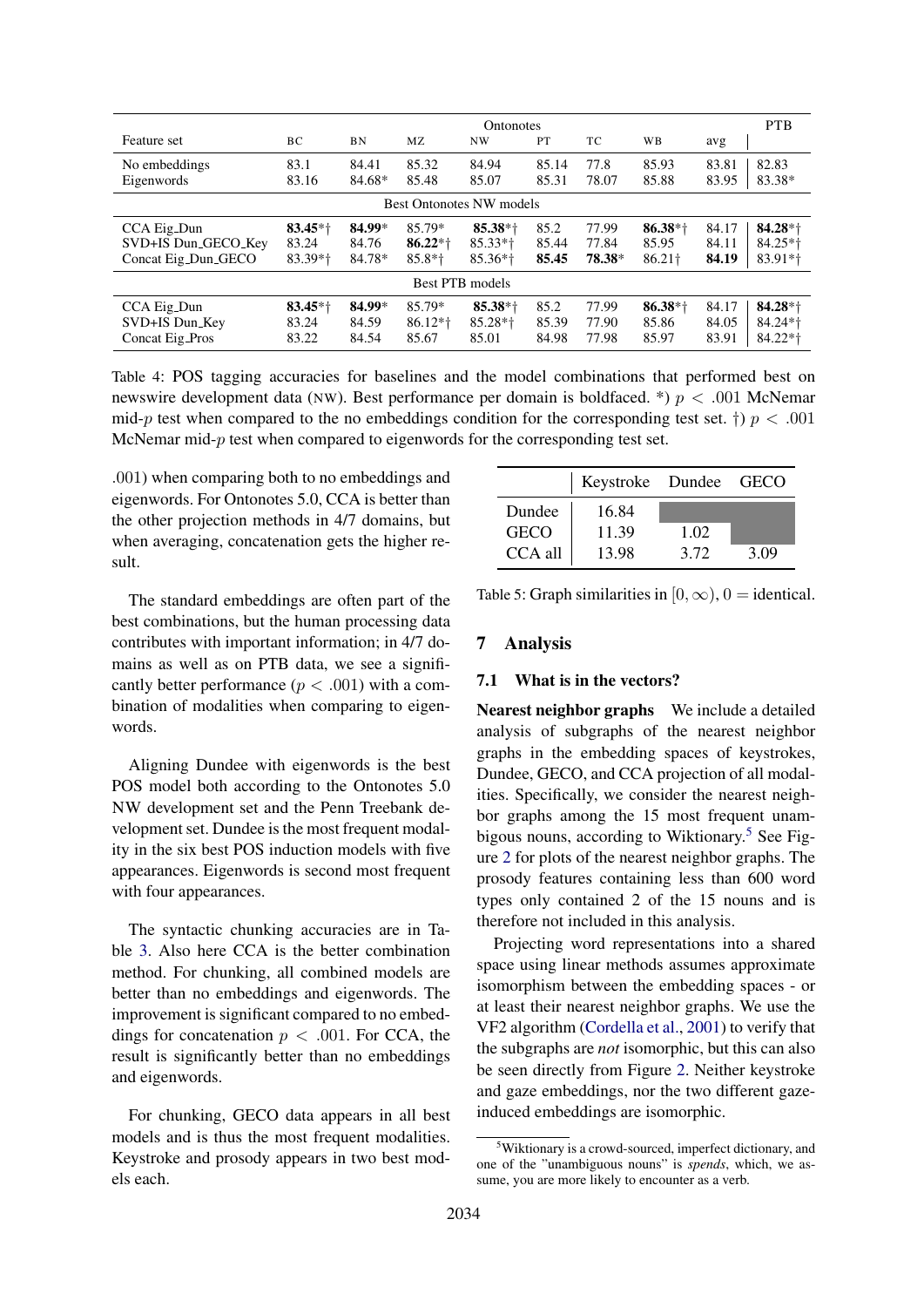

(c) Geco (d) CCA projection, all modalities Figure 2: Nearest neighbor graphs for 15 frequent nouns.

Since none of the modalities induce isomorphic nearest neighbor graphs, this does not tell us much about similarities between modalities. To quantify the similarity of non-isomorphic graphs, we use *eigenvector similarity* Shigehalli and Shettar (2011), which we calculate by computing the Laplacian eigenvalues for the nearest neighbors, and for each graph, find the smallest  $k$  such that the sum of the  $k$  largest eigenvalues is  $\langle 90\% \rangle$  of the eigenvalues. We then take the smallest  $k$  of the two, and use the sum of the squared differences between the largest  $k$  eigenvalues as our similarity metric.

Using this metric to quantify graph similarity, we see in Table 5 that, not surprisingly, the gaze graphs are the most similar. The projected space is more similar to the gaze spaces, but balances gaze and keystroke information. The GECO embeddings agree more with the keystrokes than the Dundee embeddings does.

t-SNE plots We take words that–according to the Wiktionary–can only have one tag and sort them by BNC frequency (Kilgarriff, 1995) in descending order. For these words and their POS tags we get the feature vector of the POS model yielding the highest result on both Ontonotes and PTB: CCA-projected eigenwords and Dundee features. For the first 200 occurrences of the frequencysorted list, we reduce dimensionality using t-Distributed Stochastic Neighbor Embedding (t-SNE) (Maaten and Hinton, 2008) and plot the result. Figure 3 shows that 200 most frequent content words cluster with respect to their POS tag, somewhat distinguishing verbs from nouns and adjectives from adverbs in CCA space.

# 7.2 How big a Wiktionary do we need?

Our Wiktionary for English contains POS information for 72,817 word types. Word types have 6.2 possible POS categories on average meaning we have over 450.000 entries in our POS dictionary. For Penn Treebank, 70.0% of wordtypes of the test set are covered by the dictionary. For the chunking data, 70.4% of wordtypes of the test set are covered by the dictionary. The English Wiktionary is thus much bigger than wiktionaries for low-resource language (Garrette and Baldridge, 2013). How big a dictionary is needed to achieve good performance, and can we get away with a smaller dictionary if we have processing data? This section explores the performance of the model as a function of the Wiktionary size.

We sorted the Wiktionary by word frequency obtained from BNC (Kilgarriff, 1995) and increased the Wiktionary size for the best POS system starting with 0 (no dictionary). For each Wiktionary size, we compare with the baseline without access to processing data and eigenwords. The learning curve can be seen in Figure 4a and Figure 4b. We observe that having entries for the most frequent words is a lot better than having no dictionary, and that the difference between our best system and the baseline exists across all dictionary sizes. With 10,000 entries, all systems seems to reach a plateau.

#### 8 Discussion

Genres and domains When collecting our human language processing data, we did not control for genre. Our data sets span childdirected speech, free text composition, and skilled adults reading fiction and newspaper articles. The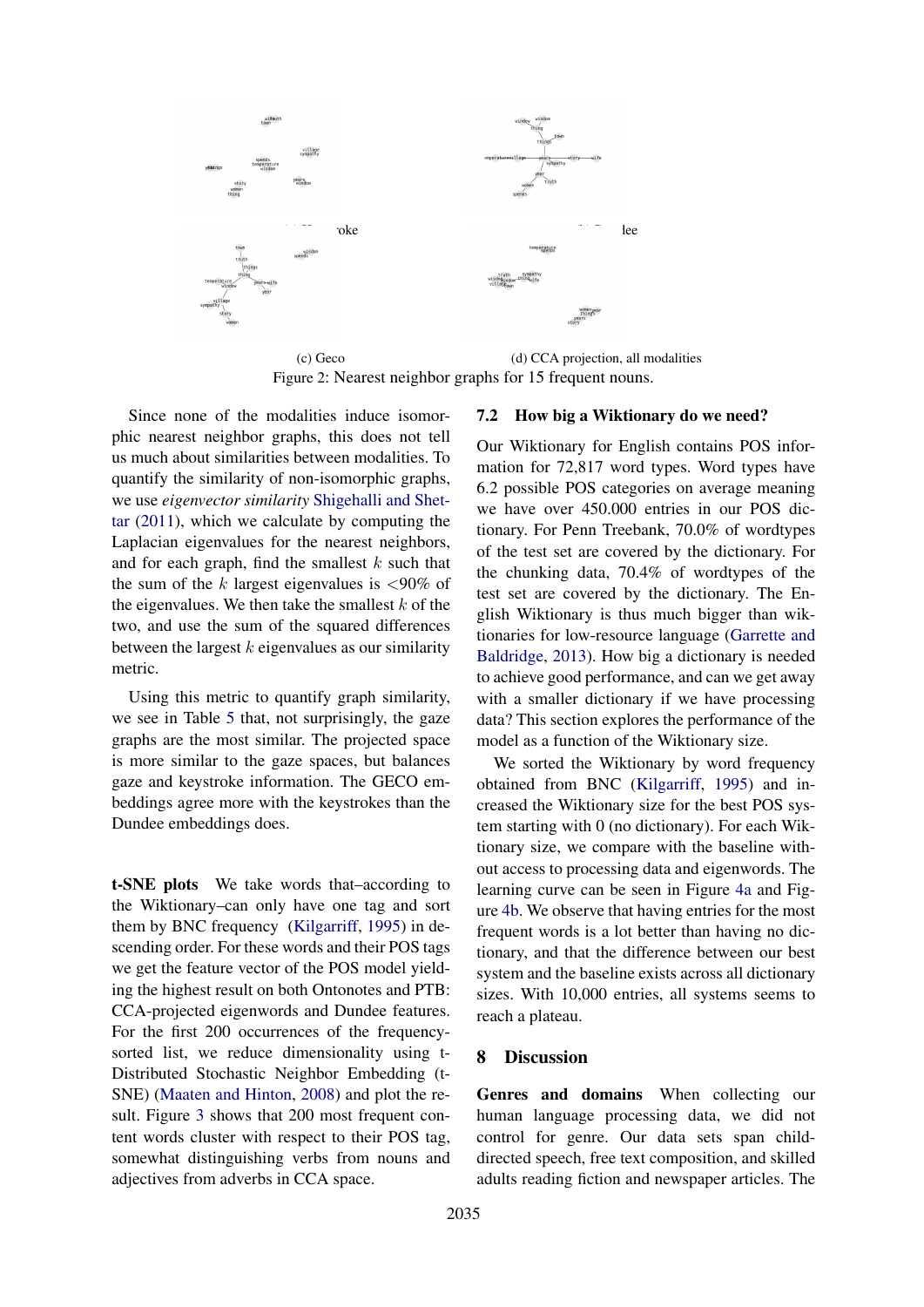

Figure 3: t-SNE plots of CCA-projected eigen dundee features for pairs of tags.



(b) 0-150,000 entries

Figure 4: Learning curve assuming Wiktionary entries for k most frequent words, comparing our best PoS induction system against our baseline. On Ontonotes WB development data, 30 training iterations.

Dundee corpus (newspaper articles) matches the genre of at least some of the Ontonotes test set. Immonen and Mäkisalo (2010) found that for keystroke, genre does seem to have an effect on average pause length, be it sentence initial, word initial, clause initial or phrase initial. Texts organized linearly–e.g. reports and narratives–require less pausing than texts with a global approach, like expository, persuading and generalizing text. Our results show that human processing features transfer across genres, but within-genre data would probably be beneficial for results.

Richer representations The type-level features we use, do not take context into account, and the datasets we use, are too small to enrich our representations. Human processing data is more and more readily available, however. Eye trackers are probably built into the next generation of consumer hardware, and speech records and keystroke logs are recordable with existing technology.

## 9 Conclusion

We have shown how to improve unsupervised POS induction and syntactic chunking significantly using data reflecting human language processing. Our model, which is a second-order hidden Markov model, is the first to combine multidimensional, continuous features of eye movements, prosody and keystroke logs. We have shown that these features can be combined using projection techniques, even when they only partially overlap in word coverage. None of our models require access to these features at test time. We experimented with all combinations of modalities, and our results indicate that eye tracking is useful for both chunking and POS induction. Finally, we have shown that the potential impact of human processing data also applies in a low-resource setting, i.e., when available tag dictionaries are small.

## Acknowledgements

Thanks to Desmond Elliott for valuable ideas.

This research was partially funded by the ERC Starting Grant LOWLANDS No. 313695, as well as by Trygfonden.

## References

Veerle M Baaijen, David Galbraith, and Kees de Glopper. 2012. Keystroke analysis: Reflections on pro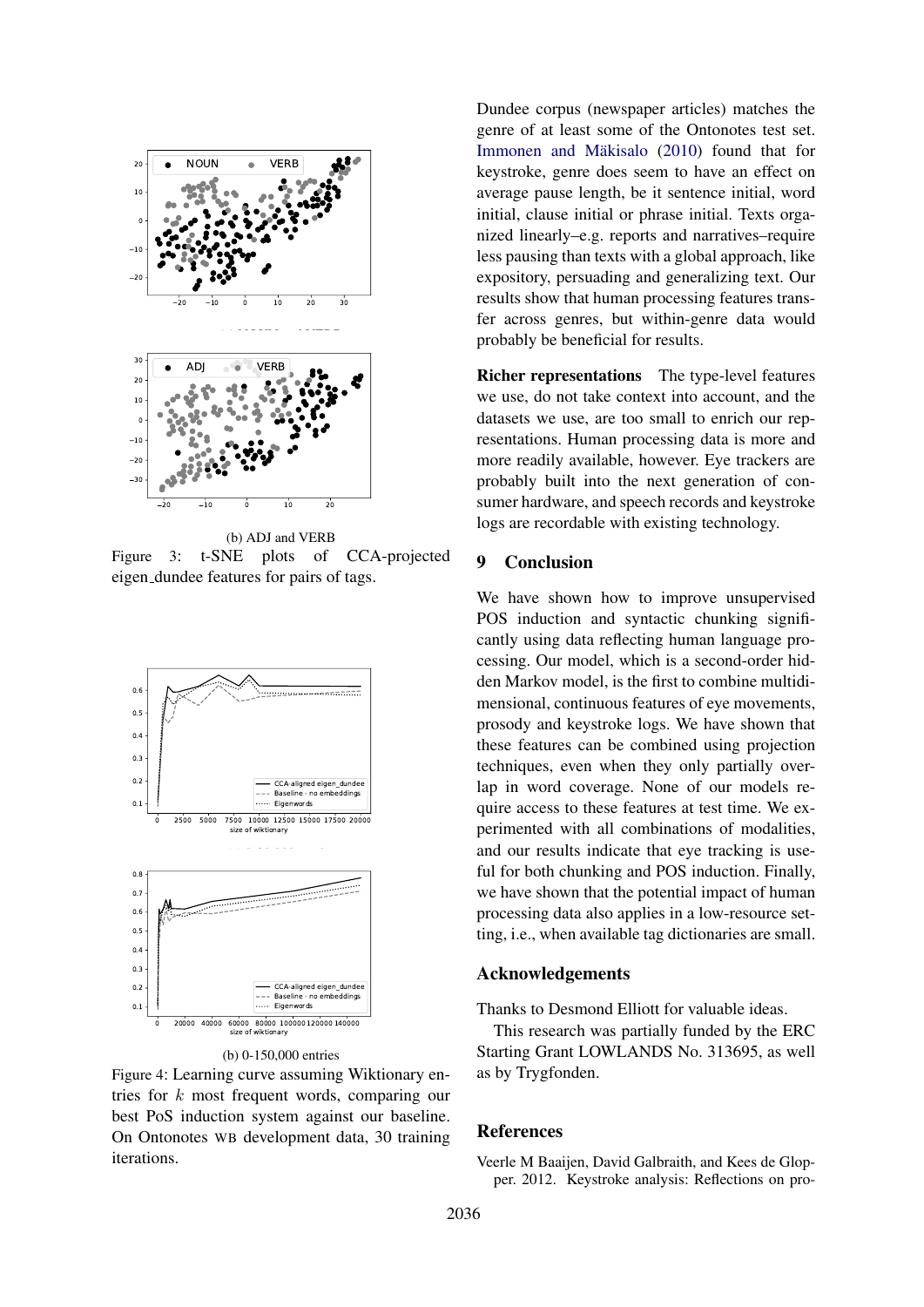cedures and measures. *Written Communication* 29(3):246–277.

- Maria Barrett, Željko Agić, and Anders Søgaard. 2015. The Dundee treebank. In *The 14th International Workshop on Treebanks and Linguistic Theories (TLT 14)*. pages 242–248.
- Maria Barrett, Joachim Bingel, Frank Keller, and Anders Søgaard. 2016. Weakly supervised part-ofspeech tagging using eye-tracking data. In *ACL*. pages 579–584.
- Maria Barrett and Anders Søgaard. 2015a. Reading behavior predicts syntactic categories. *CoNLL 2015* pages 345–349.
- Maria Barrett and Anders Søgaard. 2015b. Using reading behavior to predict grammatical functions. In *Workshop on Cognitive Aspects of Computational Language Learning (CogACLL)*. pages 1–5.
- Taylor Berg-Kirkpatrick, Alexandre Bouchard-Cote, John DeNero, , and Dan Klein. 2010. Painless unsupervised learning with features. In *NAACL*. pages 582–590.
- Joachim Bingel, Maria Barrett, and Anders Søgaard. 2016. Extracting token-level signals of syntactic processing from fmri-with an application to pos induction. In *Proceedings of the 54th Annual Meeting of the Association for Computational Linguistics (Volume 1: Long Papers)*. volume 1, pages 747–755.
- M. R. Brent and J. M Siskind. 2001. The role of exposure to isolated words in early vocabulary development. *Cognition* 81:31–44.
- Patricia A Carpenter and Marcel Adam Just. 1983. What your eyes do while your mind is reading. *Eye movements in reading: Perceptual and language processes* pages 275–307.
- Uschi Cop, Nicolas Dirix, Denis Drieghe, and Wouter Duyck. 2017. Presenting geco: An eyetracking corpus of monolingual and bilingual sentence reading. *Behavior research methods* 49(2):602–615.
- L. P. Cordella, P. Foggia, C. Sansone, and M. Vento. 2001. An Improved Algorithm for Matching Large Graphs. *Proc. of the 3rd IAPR TC-15 Workshop on Graphbased Representations in Pattern Recognition* 17:1–35.
- Vera Demberg and Frank Keller. 2008. Data from eyetracking corpora as evidence for theories of syntactic processing complexity. *Cognition* 109(2):193–210.
- Katherine Demuth, Jennifer Culbertson, and Jennifer Alter. 2006. Word-minimality, epenthesis and coda licensing in the early acquisition of english. *Language and Speech* 49(2):137–173.
- Paramveer Dhillon, Dean Foster, and Lyle Ungar. 2015. Eigenwords: Spectral word embeddings. *Journal of Machine Learning Research* 16:3035–3078.
- Florian Eyben, Klaus Scherer, Bjrn Schuller, Johan Sundberg, Elisabeth Andr, Carlos Busso, Laurence Devillers, Julien Epps, Petri Laukka, Shrikanth Narayanan, and Khiet Phuong Truong. 2016. The Geneva minimalistic acoustic parameter set (GeMAPS) for voice research and affective computing 7(2):190–202.
- Manaal Faruqui and Chris Dyer. 2014a. Community evaluation and exchange of word vectors at wordvectors.org. In *ACL: System Demonstrations*. pages 19–24.
- Manaal Faruqui and Chris Dyer. 2014b. Improving vector space word representations using multilingual correlation. In *EACL*. pages 462–471.
- Lea Frermann and Michael C. Frank. 2017. Prosodic features from large corpora of child-directed speech as predictors of the age of acquisition of words. *CoRR* .
- Dan Garrette and Jason Baldridge. 2013. Learning a part-of-speech tagger from two hours of annotation. In *NAACL*.
- Adam Goodkind and Andrew Rosenberg. 2015. Muddying the multiword expression waters: How cognitive demand affects multiword expression production. In *MWE@ NAACL-HLT*. pages 87–95.
- Sini Immonen and Jukka Mäkisalo. 2010. Pauses reflecting the processing of syntactic units in monolingual text production and translation. *HERMES-Journal of Language and Communication in Business* 23(44):45–61.
- Alan Kennedy, Robin Hill, and Joël Pynte. 2003. The Dundee Corpus. In *Poster presented at ECEM12: 12th European Conference on Eye Movements*.
- Alan Kennedy and Joël Pynte. 2005. Parafoveal-onfoveal effects in normal reading. *Vision research* 45(2):153–168.
- Adam Kilgarriff. 1995. BNC database and word frequency lists. *Retrieved Dec. 2017* .
- Kevin S Killourhy and Roy A Maxion. 2012. Free vs. transcribed text for keystroke-dynamics evaluations. In *Proceedings of the 2012 Workshop on Learning from Authoritative Security Experiment Results*. ACM, pages 1–8.
- Sigrid Klerke, Yoav Goldberg, and Anders Søgaard. 2016. Improving sentence compression by learning to predict gaze. *NAACL* pages 1528–1533.
- Shen Li, João Graça, and Ben Taskar. 2012. Wikily supervised part-of-speech tagging. In *EMNLP*. pages 1389–1398.
- Laurens van der Maaten and Geoffrey Hinton. 2008. Visualizing data using t-sne. *Journal of Machine Learning Research* 9(Nov):2579–2605.